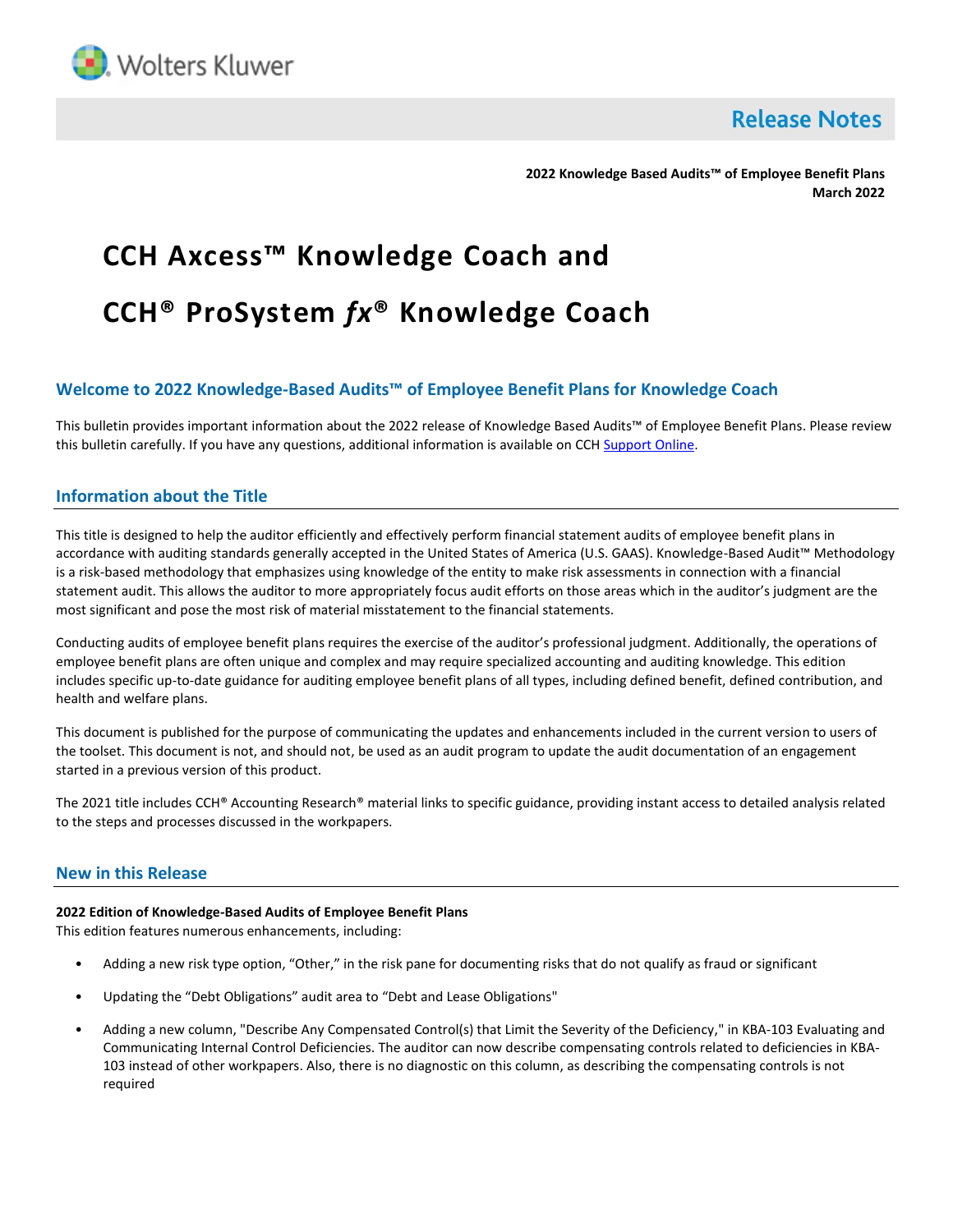- Removing columns in KBA-400 Scoping and Mapping of Significant Account Balances, Classes of Transactions, and Disclosures related to "Compensating Controls," as this is now documented in KBA-103
- Rearranging columns in KBA-400 Table 1: Scoping and Mapping table for improved workflow
- Removing columns in KBA-401 Understanding Entity-Level Controls and KBA-402 Understanding General Controls for Information Technology related to "Compensating Controls," as this is now documented in KBA-103
- Removing columns in KBA-40X Understanding Activity-Level Controls series related to "Compensating Controls;" also, adding a new column, "Identify Any Complementary Control(s) Necessary to Meet the Control Objective," to improve workflow
- Adding a new step, "Significant Accounting Estimates," to many audit programs
- Adding many new Practice Points; see KCO-001 regarding SAS 142 SAS 145
- Enhancing instructions and procedures throughout the toolset to improve the workflow

[Click here](http://d2iceilwdglxpz.cloudfront.net/KC/Overviews/2022%20Employee%20Benefit%20Plans%20Title%20Overview%20for%20Knowledge%20Coach%20Users.pdf%20Knowledge%20Coach%20Users.pdf) for the 2022 Audits of Employee Benefit Plans Title Overview for Knowledge Coach Users.

In addition, forms and practice aids throughout have been updated to include new examples and tips, and where applicable, to take into account new literature, standards, and developments, reflected in the following current audit and accounting guidance:

- AICPA Statement on Auditing Standards (SAS) No. 134, Auditor Reporting and Amendments, Including Amendments Addressing Disclosures in the Audit of Financial Statements
- SAS No. 135, Omnibus Statement on Auditing Standards 2019
- SAS No. 137, The Auditor's Responsibilities Relating to Other Information Included in Annual Reports
- SAS No. 138, Amendments to the Description of the Concept of Materiality
- SAS No. 139, Amendments to AU-C Sections 800, 805, and 810 to Incorporate Auditor Reporting Changes From SAS No. 134
- SAS No. 140, Amendments to AU-C Sections 725, 730, 930, 935, and 940 to Incorporate Auditor Reporting Changes From SAS Nos. 134 and 137
- SAS No. 141, Amendment to the Effective Dates of SAS Nos. 134–140
- FASB Accounting Standards Codification through Accounting Standards Update No. 2021-04
- AICPA Ethics Interpretation, Information System Services (ET sec.1.295.145)

The following standards have not been fully incorporated but are discussed in practice alerts:

- SAS No. 142, Audit Evidence (effective for periods ending on or after December 15, 2022)
- SAS No. 143, Auditing Accounting Estimates and Related Disclosures (effective for periods ending on or after December 15, 2023)
- SAS No. 144, Amendments to AU-C Sections 501, 540, and 620 Related to the Use of Specialists and the Use of Pricing Information Obtained from External Information Sources (effective for periods ending on or after December 15, 2023)
- SAS No. 145, Understanding the Entity and Its Environment and Assessing the Risks of Material Misstatement (effective for periods ending on or after December 15, 2023)